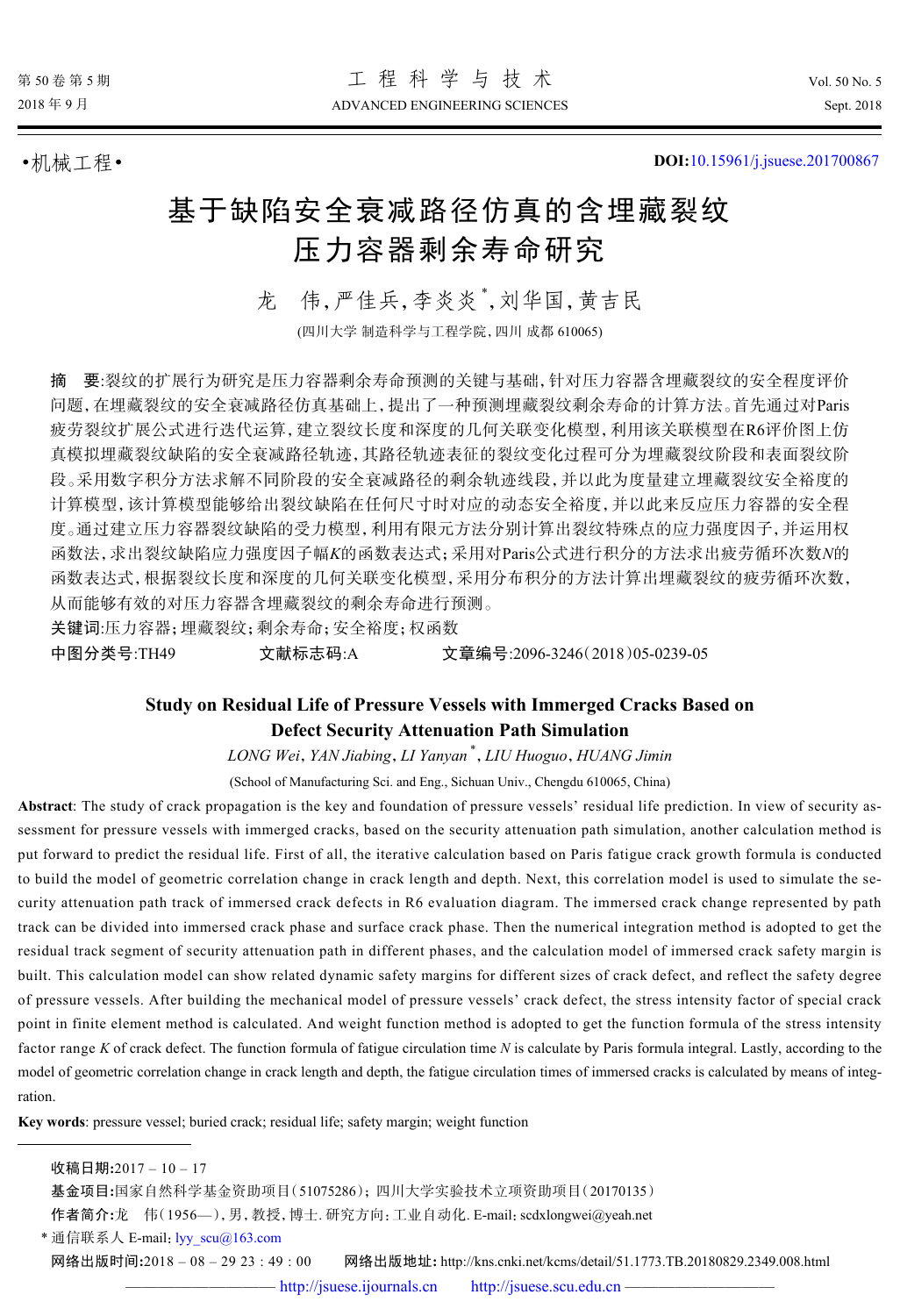金属压力容器作为广泛应用的承压设备,是工 业生产、民生工程、国防军工等领域极为重要的基础 设施,也是重大安全事故高发频发的高危特种装置。 据统计,20世纪60年代以来中国的压力容器破坏事 故中, 有62.5%以上是由疲劳裂纹引起<sup>[[1\]](#page-3-0)</sup>。与其它裂 纹相比,埋藏裂纹因其先天性,后发性、隐蔽性、突显 性的特点,是压力容器最常见、危害最大的安全隐 患。然而,现有压力容器安全评定标准或准则,包括 当前的一些主流标准或准则,如API—579、BSI PD6493修订版—BS7910、英国R6《含缺陷结构完整 性评定标准》、欧洲SINTAP《欧洲工业结构完整评 定方法》等<sup>[\[2](#page-3-1)–[3](#page-3-2)]</sup>, 对缺陷的评定只能给出"安全"或 "不安全"的结论,不能回答缺陷的安全程度或剩余 寿命问题。

对于压力容器的剩余寿命研究,龙伟、宋恩奎等[\[4–](#page-3-3)[6\]](#page-4-0) 提出基于安全裕度的剩余寿命预测方法, Chen等<sup>[[7](#page-4-1)]</sup> 采用在R6评定图中引入切线来评估压力容器的安全 性,还有不少学者通过人工神经网络分析、设备检验 RBI技术、应力强度分析、有限元分析等方法对此进 行了大量深入研究,但均未获得满意效果。

过去的研究普遍采用在R6评定图中引入通过原 点至安全临界线的射线,或引入与[安全临](#page-1-0)界的平行 等分线来评估缺陷的安全程度<sup>[[4](#page-3-3)]</sup>。如[图](#page-1-0)[1](#page-1-0)所示, 在役 压力容器上的一个埋藏裂纹在模拟国防空气动力试 验疲劳条件下,引入射线法和平行线法来评估裂纹 缺陷安全程度的示例,其并不能反映裂纹缺陷真实 的变化趋势,无法对埋藏裂纹安全程度进行有效的 预测。

<span id="page-1-0"></span>

#### 图 **1** 射线法和平行线法评估缺陷安全性的示例

#### **Fig. 1 Example of defect security assessment with radial method and parallel method**

为此,作者针对压力容器含埋藏裂纹安全程度 评价问题,建立埋藏裂纹缺陷真实的安全衰减路径 仿真,提出一种预测埋藏裂纹剩余寿命的新方法。

## **1** 疲劳裂纹扩展理论

裂纹在疲劳交变载荷作用下会发生裂纹形状变 化,描述裂纹形状发展路径的裂纹扩展速率模型对 于准确预测压力容器剩余寿命十分重要,其中应用 最广的是Paris公式<sup>[\[8\]](#page-4-2)</sup>:

$$
\frac{\mathrm{d}a}{\mathrm{d}N} = C(\Delta K)^m \tag{1}
$$

d*a* 式中, <del>三</del>为裂纹扩展速率,  $a$ 为裂纹的深度,  $N$ 应力循 环次数, C 、*m*为金属结构常数, 与材料和工作环境有 关, <u>ΔK</u>为应力强度因子幅。

Newman等<sup>[\[9](#page-4-3)]</sup>假设表面裂纹在成长过程中一直保 持半椭圆形状,且只采用一对Paris疲劳裂纹扩展公 式进行计算以确定半椭圆形状。基于这个假设,埋藏 裂纹在成长过程中一直保持椭圆形状,其从原点可 剖分成两个半椭圆形状,类比于表面裂纹形式,同样 只采用一对Paris疲劳裂纹扩展公式进行计算以确定 埋藏裂纹的椭圆形状。即表面裂纹和埋藏裂纹可采 用同一对Paris疲劳裂纹扩展公式表示其裂纹深度尖 端和长度尖端与疲劳应力循环次数的关系,其数学 表达式为:

$$
\frac{\mathrm{d}a}{\mathrm{d}N} = C_{\mathrm{A}} (\Delta K_{\mathrm{A}})^{m} \tag{2}
$$

$$
\frac{\mathrm{d}c}{\mathrm{d}N} = C_{\mathrm{C}}(\Delta K_{\mathrm{C}})^{m} \tag{3}
$$

式中, c为裂纹的长度。对于同一条裂纹, 其材料和工 作环境相同,认为 $C_A = C_{C\circ}$ 将式 $(2)$ 和 $(3)$ 进行迭代:

$$
\frac{da}{dc} = \left(\frac{\Delta K_A}{\Delta K_C}\right)^m \tag{4}
$$

根据应力强度因子理论分别求取与裂纹深度和 长度有关的应力强度因子幅:

$$
\begin{cases} \Delta K_{\rm A} = Y \Delta \sigma_{\rm A} \sqrt{\pi a} \,, \\ \Delta K_{\rm C} = Y \Delta \sigma_{\rm C} \sqrt{\pi c} \end{cases} \tag{5}
$$

式中, *y* 为裂纹的形状系数, Δσ为裂纹处应力幅值。  $\Delta$ *c*时,对应一个深度变化量Δ*a* ( 即当Δ*a* → 0,Δ*c* → 0 ), 假设裂纹的长度和深度的Δσ相同,即可得到裂纹长 把式( 5)带入式( 4)中,且当裂纹长度变化量为 度和深度的几何关联变化关系:

$$
\Delta c/\Delta a = (c_i/a_i)^{\frac{m}{2}} \tag{6}
$$

式中,*ai*和*ci*分别表示上一次裂纹的深度和长度。

## **2** 安全衰减路径与安全裕度模型

以国标GB/T 19624—2004《在用含缺陷压力容 器安全评定》为依据,对含有埋藏裂纹缺陷的压力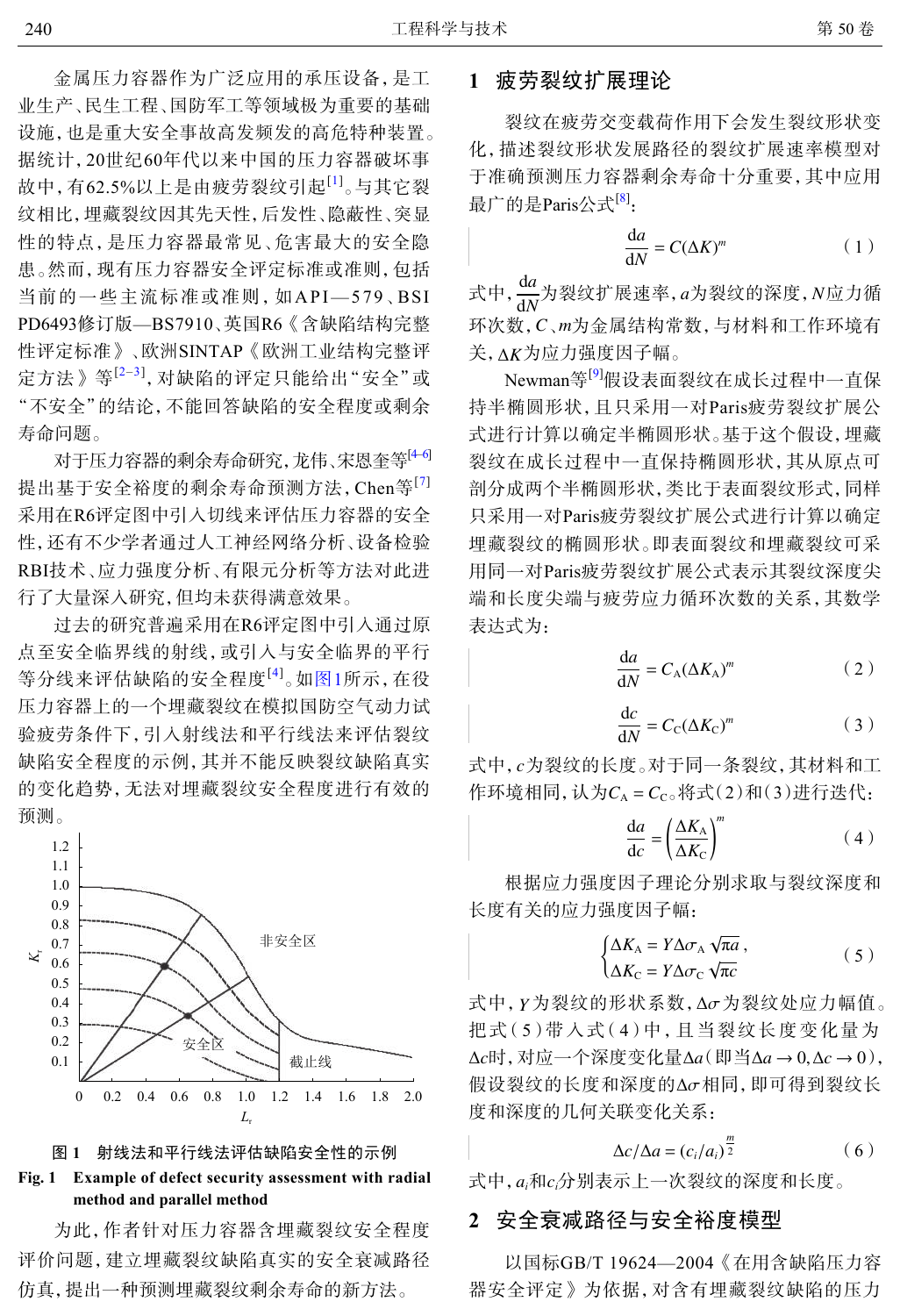容器,根据其相关参数,在R6评定图上生成一个评定 点。运用压力容器仿真平台建立缺陷的安全衰减路 径仿真,即随着加载时间增加,裂纹的长度和深度根 据其几何关联变化关系,将裂纹变化过程中的每一 个裂纹尺寸在R6评定图中表示出来,得到由安全评 定点(*L*r,*K*r)沿着一条曲线由安全区逐渐向非安全区 靠近,如[图](#page-2-0)[2](#page-2-0)所示。

<span id="page-2-0"></span>

#### 图 **2** 裂纹安全衰减路径仿真图

#### **Fig. 2 Simulation chart of crack safety decay path**

从理论上来说,安全衰减路径不仅能估计当前 裂纹尺寸的剩余寿命,对于曲线上任意一点的剩余 寿命都可以进行估算。由埋藏裂纹安全衰减路径仿 真([图](#page-2-0)[2](#page-2-0))可知,其中有两条线,一条是埋藏裂纹的安 全衰减路径,另一条是表面裂纹的安全衰减路径。对 于同一条埋藏裂纹来看,其裂纹表征变化过程可以 大致分为两个阶段:第1阶段是以埋藏裂纹进行发 展,裂纹规则化后,按埋藏裂纹规则进行安全评价; 第2阶段是表面裂纹或穿透裂纹阶段,在不断的加载 情况下,埋藏裂纹将会向其他裂纹发展,成为表面裂 纹或穿透裂纹,直到裂纹失效为止,这一阶段按表面 裂纹规则进行安全评价。

[埋藏](#page-2-0)裂纹第1阶段结束到第2阶段开始在评定图 上([图](#page-2-0)[2](#page-2-0))是一个阶跃的过程。由于不同裂纹的规则化

*a* = *h*/2 *a* = *h* 深度 ,而规则化后的表面裂纹的深度 ,其 中*h*是裂纹的实际深度;其次是因计算应力引起的裂 和表征裂纹尺寸方法不一样,规则化后埋藏裂纹的 纹深度和长度的尺寸方向裂纹尖端处应力强度因子 所用的裂纹构形因子的计算方式不同。所以在R6评 定图上形成了阶跃过程。

径曲线*S*的函数表达式: 由[图](#page-2-0)[2](#page-2-0)所示,缺陷安全衰减路径的点都是离散 的、不连续的,不便于数学分析。因此把安全区的所 有评定点求出,采用Lagrange插值法,进行曲线拟合, 分别求出埋藏裂纹第1阶段和第2阶段的安全衰减路

$$
S = \begin{cases} S_1, \\ S_2 \end{cases} \tag{7}
$$

式中, S<sub>1</sub>表示第1阶段埋藏裂纹的衰减路径的函数关 系式, S<sub>2</sub>为第2阶段表面裂纹的衰减路径函数关系式。

定义为安全裕度A。安全裕度的引用是为了更好的描 缺陷安全衰减路径反映的是裂纹扩展情况在 R6图上的表现情况,将安全衰减路径从起始点到失 效点之间的距离,即反映的是裂纹的失效尺寸,把其 述剩余寿命,反映含裂纹缺陷的金属结构的安全程 度,其计算公式为:

$$
A = 1 - \frac{f(x)}{f_{\hat{\mathbb{E}}}} \tag{8}
$$

式中,  $f_{\&}$ 为衰减路径在安全区域内的总长度,  $f(x)$ 为 衰减路径起点到评定点间的长度。安全裕度A=1时, 压力容器安全程度高; 当A越来越小时, 压力容器安 全程度越来越低;当安全裕度 A 无限趋向于 0或 *A* =0时,通常认为压力容器已失效。

### **3** 剩余寿命的计算

#### **3.1** 权函数法

目前,求取应力强度因子K的方法很多,其中利 用权函数来计算应力强度因子(见式(9)),能很好地 解决残余应力强度因子的计算问题。权函数法是求 解在任意载荷分布下,尤其是裂纹处的应力场分布 很复杂的情况下,是最为便捷和准确的一种。

$$
K = \int_0^a \sigma(x) m(a, x) \mathrm{d}x \tag{9}
$$

$$
m(a,x) = \frac{H}{K} \frac{\partial U(a,x)}{\partial a} \tag{10}
$$

 $\pm$ 中:  $a$ 为裂纹长度;  $x$ 为裂纹面上的位置;  $\sigma$ (*x*)为裂 纹体假设无裂纹时在原裂纹处的应力分布; m(a, x)为 权函数; *U*为对称载荷作用下裂纹面张开位移; *H*为 *H* = *E* 材料常数,在各向同性材料中, (平面应力)平 面或*H* = *E*/(1-*v*<sup>2</sup>)(平面应变); *E*和*v*分别弹性体的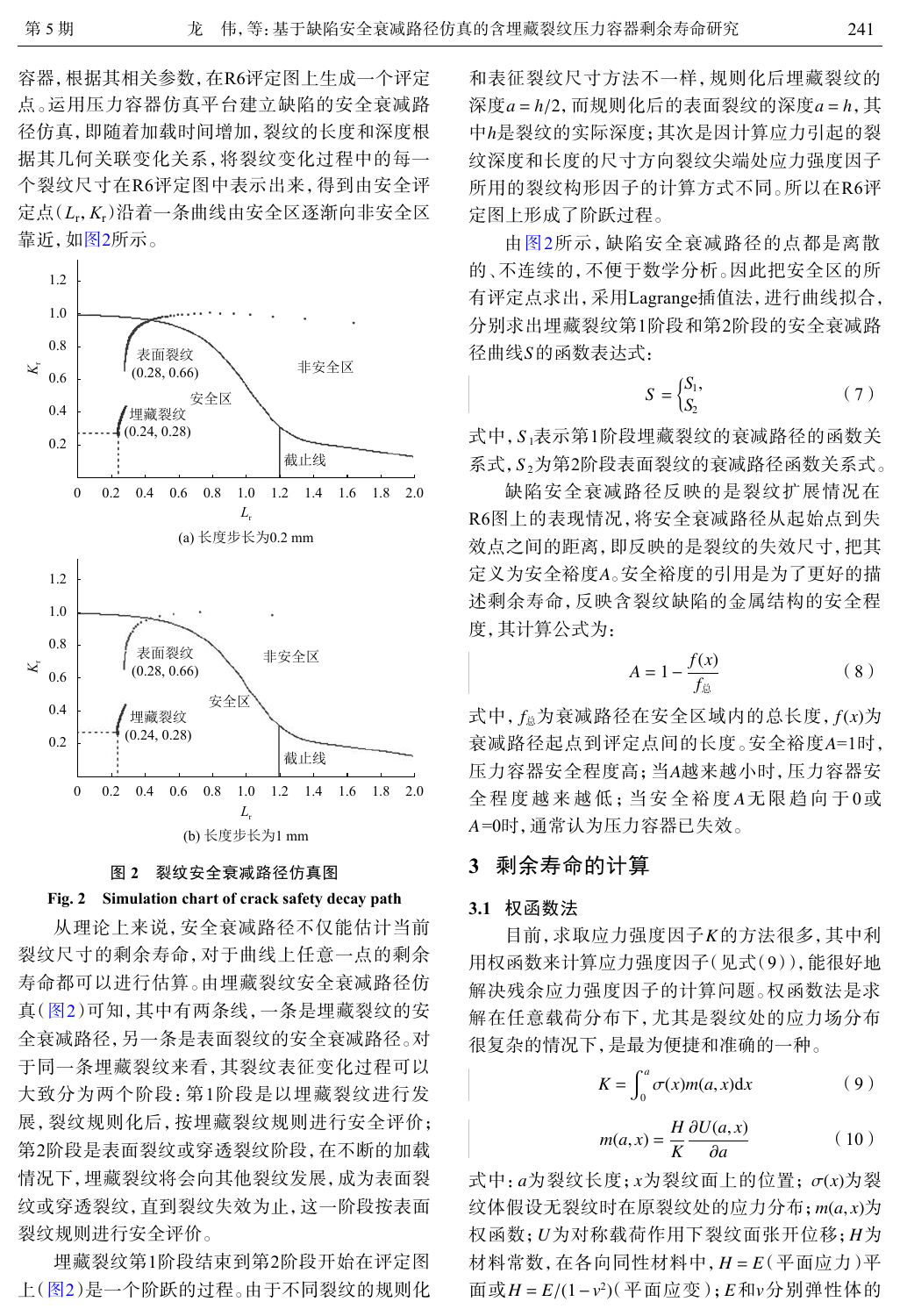弹性模量和泊松比。其中一般分布载荷展开成多项 式为:

$$
\sigma(x) = \sigma_0 \sum_{n=0}^{n} S_n x^n \tag{11}
$$

式中,σ0为工作压力, *Sn*为二次项系数。

鉴于权函数法高效灵活、方便实用的特点,许多 学者对其进行了研究,提出了不同的权函数确定方 法。典型方法主要有两种:一种是基于裂纹面张开位 移的权函数法(以WXR权函数法为代表),另一种是 通用权函数法[\[10](#page-4-4)–[12](#page-4-5)] 。文中采用通用权函数法,通用权 函数法直接假设权函数的一般特性,避开2维平面裂 纹面上张开位移的复杂性,其表达式<sup>[[11](#page-4-6)]</sup>:

$$
m(a,x) = \frac{2}{\sqrt{2\pi(a-x)}} \sum_{j=1}^{3} C_j (1 - \frac{x}{a})^{j/2}
$$
 (12)

式中: *C*,为待定参数, *j*=1、2、3。

析, 可分别获得三点的应力强度因子 K及其应力分布  $\mathcal{R}$ 态 $\sigma$ (*x*), 将其带入式(9)~(12), 可联立求解出待 定参数 $C_{j}$ 。即得此裂纹的应力强度因子 $\boldsymbol{K}$ 的函数表达式。 埋藏裂纹中,根据上文提出的缺陷安全衰减路 径和裂纹长度、深度几何关系变化模型,可以获得埋 藏裂纹初始状态的评定点尺寸,第二阶段表面裂纹 的初始评定点尺寸,失效临界尺寸,通过有限元分

#### **3.2** 剩余寿命计算

随着埋藏裂纹的扩展,R6评定图中评定点逐渐 向FAC曲线靠近直至重合,压力容器失效。为了确保 压力容器的安全程度,采用对Paris公式进行积分的 方法求取剩余寿命,则有

$$
N = \int_0^N dN = \int_{a_0}^{a_N} \frac{da}{C(\Delta K)^m}
$$
 (13)

式中, ao、an表示裂纹的初始尺寸和裂纹的失效尺 寸,  $N$ 表示裂纹从 $a_0$ 尺寸扩展到 $a_N$ 尺寸需要的循环次 数,即裂纹的剩余寿命。根据裂纹的长度和深度几何 变化关系,用分步法计算埋藏裂纹的剩余寿命:

 $1)$ 根据式(6),计算裂纹从初始尺寸 $c_0$ 、 $a_0$ 扩展到 下一尺寸 $c_1$ , $a_1$ ,并用权函数方法求取当前时刻应力 强度因子,再求出当前时刻的应力强度因子幅Δ*K*<sub>1</sub>;

2)利用Paris积分公式,求取裂纹从初始尺寸 $c_{0}$ 、  $a_0$ 扩展到下一尺寸 $c_1$ 、 $a_1$ 所经历的循环次数 $N_1$ ;

*N*<sup>2</sup> *N*<sup>3</sup> *N*<sup>4</sup> ··· ,*N<sup>s</sup>* 、 、 ,直至裂纹失效; 3)若裂纹的尺寸没有达到裂纹的失效尺寸,则 重复第1)、2)步骤,依次求取下一尺寸的循环次数

终剩余寿命N: 4)将前面求取的循环次数相加,即为裂纹的最

$$
N = \sum_{1}^{s} N_i \tag{14}
$$

*s* 式中, 为重复次数,由裂纹尺寸的变化量有关。若 *s* 的值越大,则表示裂纹的分步越多,那么求取的裂 *s* 反,若 的值较小,则表示裂纹的分步较少,误差较 纹剩余寿命的精度也就越高,同时计算量也越大;相 大。因此,合理的尺寸变化量,才能在保证精度的情 况下减少计算量。

## **4** 结 论

给出了关于压力容器含埋藏裂纹的安全裕度和 剩余寿命的计算方法,能够有效的表示压力容器的 安全程度,预测埋藏裂纹的剩余寿命。

1)利用Paris公式的迭代处理,当长度和深度变 化量足够小时,可得到关于埋藏裂纹的长度和深度 几何关联变化模型,并通过其变化模型在R6评定图 上建立埋藏裂纹的安全衰减路径仿真图,能够准确、 有效地反应埋藏裂纹的扩展情况。基于裂纹的安全 衰减路径轨迹可以在理论上给出裂纹缺陷在任何尺 寸时对应的动态安全裕度,反应压力容器的安全程度。

2)运用裂纹扩展规律和安全衰减路径轨迹,通 过权函数和Paris分步积分的方法,建立起含埋藏裂 纹压力容器的剩余寿命模型。

#### 参考文献:

- <span id="page-3-0"></span>Xu Chong,Long Wei,Tian Daqing,et al.The residual life [1] prediction for pressure vessel crack defects[J].Machine Design and Manufacturing Engineering,2014,(8):74–77.[徐 崇,龙伟,田大庆,等.压力容器裂纹缺陷剩余寿命预测 [J].机械设计与制造工程,2014,(8):74–77.]
- <span id="page-3-1"></span>[2] Xu Lei, Long Wei, Lin Sijian. New method of residual life prediction for pressure vessel surface crack defects based on the crack failure path[J][.Science Technology and Engineer](http://dx.doi.org/10.3969/j.issn.1671-1815.2016.28.034)[ing](http://dx.doi.org/10.3969/j.issn.1671-1815.2016.28.034),2016,16(28):190–194.[徐磊,龙伟,林思建.基于裂纹失 效路径的压力容器剩余寿命预测新方法[J].[科学技术与](http://dx.doi.org/10.3969/j.issn.1671-1815.2016.28.034) [工程](http://dx.doi.org/10.3969/j.issn.1671-1815.2016.28.034),2016,16(28):190–194.]
- <span id="page-3-2"></span>Xu Zunping,Cheng Nanpu,Lei Binlong,et al.Safety assess-[3] ment of surface pit in pen stock[J].[Transactions of the China](http://dx.doi.org/10.3321/j.issn:0253-360x.2007.08.016) [Welding Institution](http://dx.doi.org/10.3321/j.issn:0253-360x.2007.08.016),2007,28(8):62–64.[徐尊平,程南璞,雷 斌隆,等.压力钢管表面凹坑缺陷的安全评定[J].[焊接学](http://dx.doi.org/10.3321/j.issn:0253-360x.2007.08.016) [报](http://dx.doi.org/10.3321/j.issn:0253-360x.2007.08.016),2007,28(8):62–64.]
- <span id="page-3-3"></span>[4] Long Wei, Song Enkui, Lin Sijian. Study on the residual life and the safety margin of pressure vessel based on the defect failure simulation path[J].Journal of Sichuan University(Engineering Science Edition),2012,44(4):204–208.[龙伟,宋恩 奎,林思建.基于缺陷失效仿真路径压力容器的安全裕度 与剩余寿命研究[J].四川大学学报(工程科学版),2012, 44(4):204–208.]